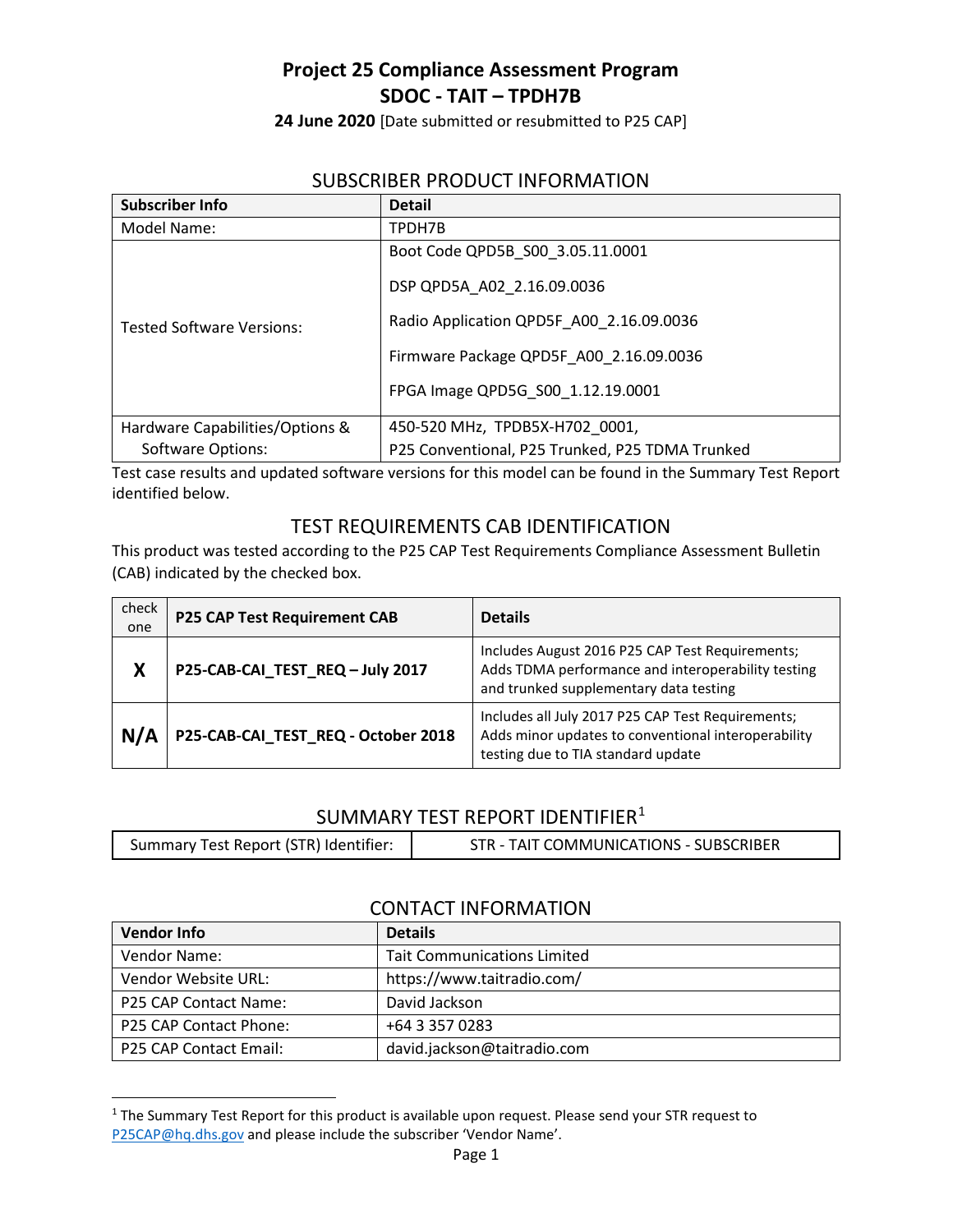**24 June 2020** [date submitted or resubmitted to P25 CAP]

#### ENCRYPTION STATEMENT

This product complies with the P25 CAP Encryption Requirements CAB (P25-CAB-ENC\_REQ). The checked box indicates how the product was tested.

| $\frac{1}{x}$ Tested with the AES 256 encryption algorithm and shall be available with AES 256 encryption at a<br>minimum or without any encryption of any type. |
|------------------------------------------------------------------------------------------------------------------------------------------------------------------|
| Tested without the AES 256 encryption algorithm and shall only be available without any<br>encryption of any type.                                               |

## CONVENTIONAL PERFORMANCE

The Subscriber product has been tested for Conventional Performance. All requirements were passed except for those requirements identified below under Unsupported or Failed Requirements.

#### P25 CAP Conventional Performance Testing Coverage

Receiver Tests: Reference Sensitivity, Faded Reference Sensitivity, Signal Delay Spread Capability, Adjacent Channel Rejection, Offset Adjacent Channel Rejection, Co-Channel Rejection, Spurious Response Rejection, Intermodulation Rejection, Signal Displacement Bandwidth, Late Entry Unsquelch Delay, and Receiver Throughput Delay.

Transmitter Tests: Unwanted Emissions (Adjacent Channel Power Ratio), Transmitter Power and Encoder Attack Time, Transmitter Throughput Delay, Frequency Deviation for C4FM, and Modulation Fidelity, Transient Frequency Behavior.

# Unsupported or Failed Requirements

1. None

#### TRUNKING PERFORMANCE - FDMA

The Subscriber product has been tested for Trunking Performance - FDMA. All requirements were passed except for those requirements identified below under Unsupported or Failed Requirements.

# P25 CAP FDMA Trunking Performance Testing Coverage

Receiver Tests: Reference Sensitivity, Faded Reference Sensitivity, Signal Delay Spread Capability, Adjacent Channel Rejection, Offset Adjacent Channel Rejection, Co-Channel Rejection, Spurious Response Rejection, Intermodulation Rejection, and Signal Displacement Bandwidth.

Transmitter Tests: Unwanted Emissions (Adjacent Channel Power Ratio), Power Attack time, Encoder Attack Time, Transmitter Throughput Delay, Frequency Deviation for C4FM, and Modulation Fidelity, Transient Frequency Behavior.

Trunked Tests: Trunking Control Channel Slot Times, Trunking Request Time, and Transmitter Time to Key on a Traffic Channel.

#### Unsupported or Failed Requirements

- 1. The following functionality was not supported by the test equipment / representative base station repeater / FNE tested with the subscriber under test:
	- a. Trunking Control Channel Slot Times 37.5 ms Slot Encoder Attack Time
	- b. Trunking Control Channel Slot Times 37.5 ms Slot RF Power Attack Time
	- c. Trunking Control Channel Slot Times 37.5 ms Slot RF Power Turn Off Time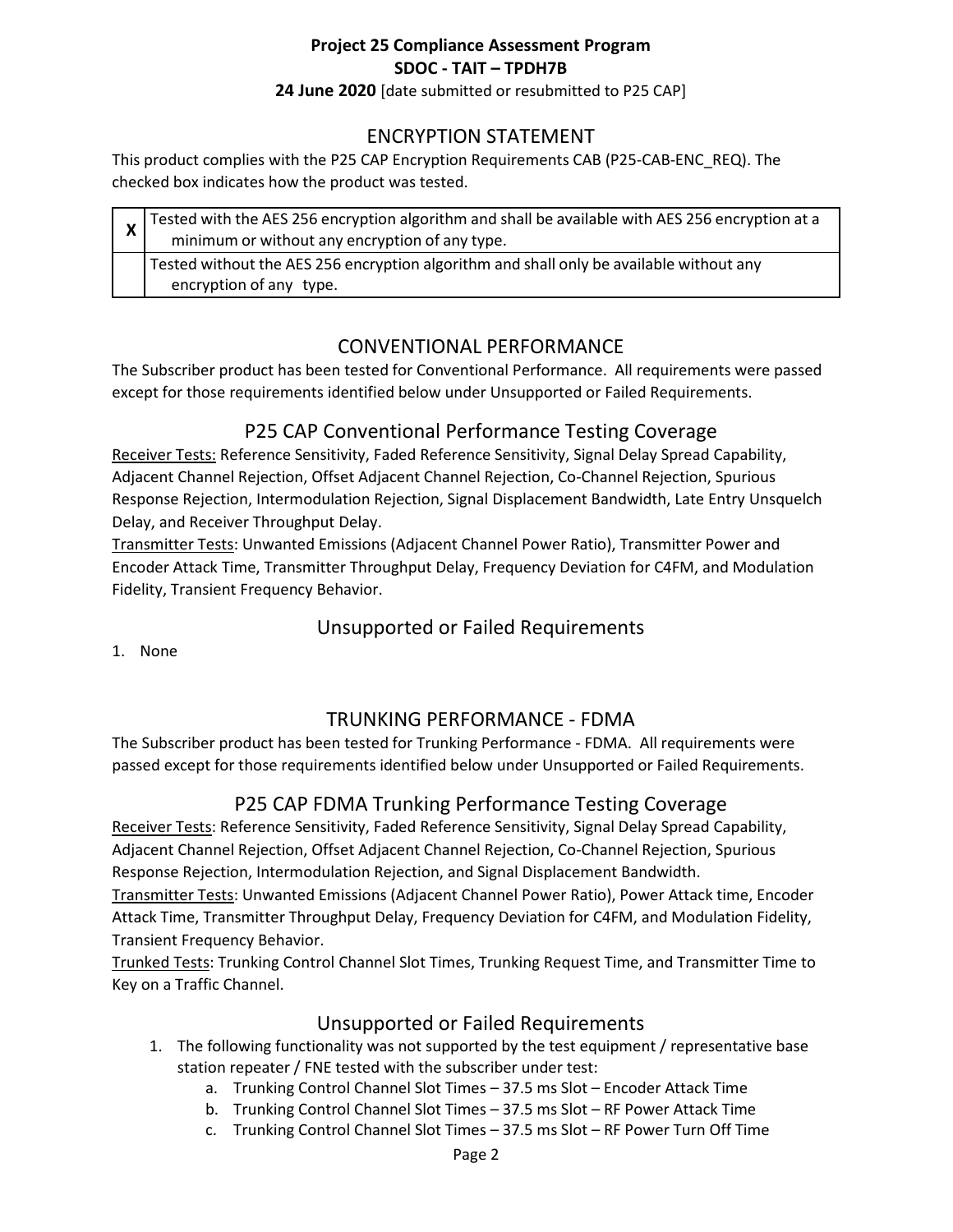**24 June 2020** [date submitted or resubmitted to P25 CAP]

d. Trunking Request Time – 37.5 ms Slot

#### TRUNKING PERFORMANCE - TDMA

The Subscriber product has been tested for Trunking Performance - TDMA. All requirements were passed except for those requirements identified below under Unsupported or Failed Requirements.

# P25 CAP TDMA Trunking Performance Testing Coverage

Receiver Tests: Reference Sensitivity, Faded Reference Sensitivity, Signal Delay Spread Capability, Adjacent Channel Rejection, Offset Adjacent Channel Rejection, Co-Channel Rejection, Spurious Response Rejection, Intermodulation Rejection, and Signal Displacement Bandwidth. Transmitter Tests: Unwanted Emissions (Adjacent Channel Power Ratio), Frequency Deviation for H-CPM, Modulation Fidelity, Symbol Rate Accuracy, H-CPM Logical Channel Power measurements, and H-CPM Channel Time Alignment.

# Unsupported or Failed Requirements

1. None

# CONVENTIONAL DIRECT MODE INTEROPERABILITY

The Subscriber product has been tested for Conventional Direct Mode Interoperability. All test cases were passed except for those test cases identified below under Unsupported or Failed Test Cases. Test cases that passed but require specific, sometimes optional, product capabilities are also identified below.

# P25 CAP Direct Mode Interoperability Testing Coverage

Network Access Code (NAC) Operation, Group Voice Call, Emergency Call, Unit-to-Unit Voice Call, Encryption, Call Alert, Radio Check, Message Update, Status Update, Status Query, and Radio Unit Monitor.

#### Unsupported or Failed Test Cases

1. Radio Unit Monitor - Test Case 1 – Radio Unit Monitor Initiated by SU 1 – Group Call and Test Case 2 – Radio Unit Monitor Initiated by SU 5 – Group Call are unsupported.

# Optional Product Capabilities Required to Pass Test Cases

1. None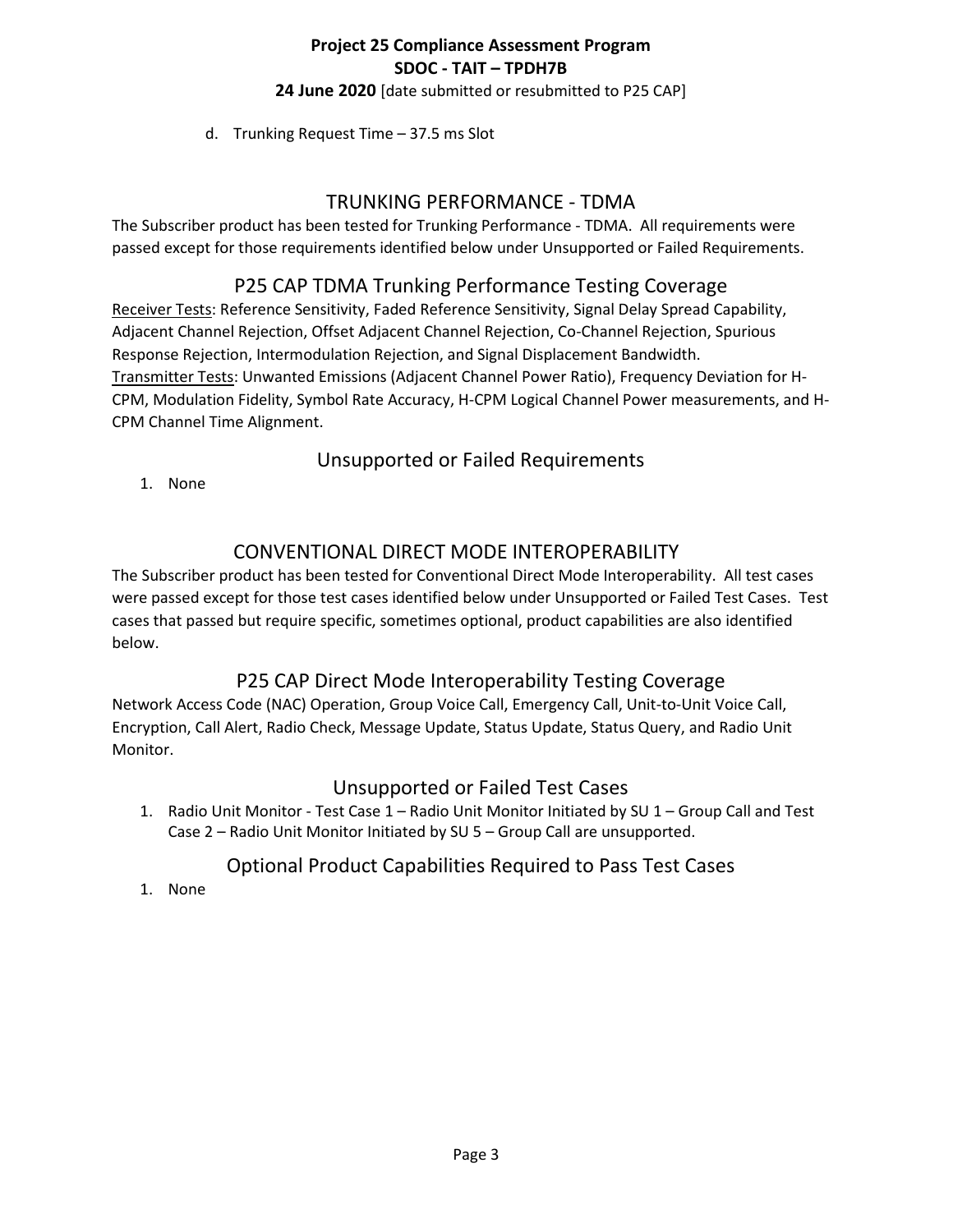**24 June 2020** [date submitted or resubmitted to P25 CAP]

### CONVENTIONAL REPEAT MODE INTEROPERABILITY

The Subscriber product has been tested for Conventional Repeat Mode Interoperability. All test cases were passed except for those test cases identified below under Unsupported or Failed Test Cases. Test cases that passed but require specific, sometimes optional, product capabilities are also identified below.

### P25 CAP Repeat Mode Interoperability Testing Coverage

Network Access Code (NAC) Operation, Group Voice Call, Emergency Call, Unit-to-Unit Voice Call, Encryption, Call Alert, Radio Check, Message Update, Status Update, Status Query, and Radio Unit Monitor.

## Unsupported or Failed Test Cases

1. None

# Optional Product Capabilities Required to Pass Test Cases

1. None

# CONVENTIONAL REPEAT MODE with DISPATCH MONITORING CONSOLE INTEROPERABILITY

The Subscriber product has been tested for Conventional Repeat Mode with Dispatch Monitoring Console Interoperability. All test cases were passed except for those test cases identified below under Unsupported or Failed Test Cases. Test cases that passed but require specific, sometimes optional, product capabilities are also identified below.

# P25 CAP Repeat Mode Interoperability Testing Coverage

Group Voice Call, Emergency Call, All Call, Unit-to-Unit Voice Call, Encryption, Emergency Alarm, Call Alert, Radio Check, Radio Unit Inhibit/Uninhibit, Message Update, Status Update, Status Query, and Radio Unit Monitor.

# Unsupported or Failed Test Cases

- 1. Radio Unit Monitor Test Case 1 Radio Unit Monitor Initiated by DMC Group Call is unsupported
- 2. Emergency Call Test Case 2 Emergency Call from DMC and Message Update Test Case 1 Message Update from DMC and Test Case 2 – DMC to Group Message Update are unsupported by the representative FNE dispatch monitoring console tested with the subscriber under test

# Optional Product Capabilities Required to Pass Test Cases

1. None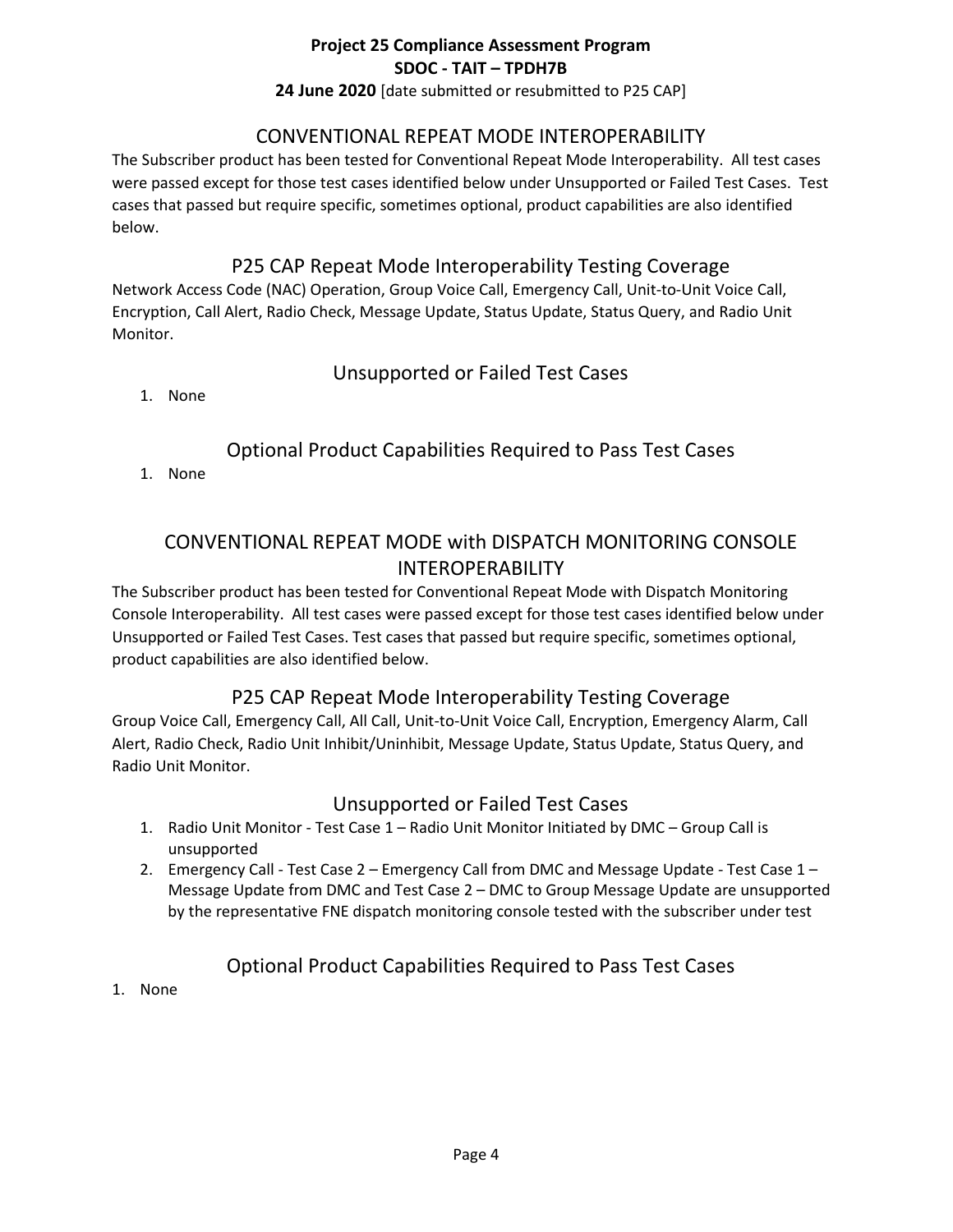**24 June 2020** [date submitted or resubmitted to P25 CAP]

#### TRUNKED SUBSCRIBER UNIT INTEROPERABILITY – FDMA

The Subscriber product has been tested for Trunked Interoperability - FDMA. All test cases were passed except for those test cases identified below under Unsupported or Failed Test Cases. Test cases that passed but require specific, sometimes optional, product capabilities are also identified below.

# P25 CAP FDMA Trunked Interoperability Testing Coverage

Full Registration, Group Voice Call, Unit to Unit Voice Call, Broadcast Voice Call, Affiliation, Announcement Group Call, Emergency Alarm, Emergency Group Call, Encryption, Intra-Location Registration Area Roaming, Deregistration, System Call, Call Alert, Short Message, Status Query, Status Update, Radio Unit Monitoring, Radio Unit Disable/Re-Enable, and Radio Check.

## Unsupported or Failed Test Cases

- 1. Inter-SYS Roaming and Inter-WACN Roaming are unsupported
- 2. Unit-to-Unit Voice Call Test Case 5 Unit-to-Unit Call without Target Availability Check and Test Case 6 – Unit-to-Unit Call Queued without Target Availability Check and Radio Unit Monitoring- Test Case 4 – Group Silent are unsupported
- 3. Unit-to-Unit Voice Call Test Case 4 Unit-to-Unit Call Queued with Target Availability Check Traffic Channel Assignment Before Target Availability Check, System Call - Test Case 1 – System Call, and Radio Unit Monitoring- Test Case 1 – Individual Non-Silent, Test Case 2 – Individual Silent and Test Case 3 – Group Non-Silent are unsupported by the representative base station repeater tested with the subscriber under test

## Optional Product Capabilities Required to Pass Test Cases

1. None

#### TRUNKED SUBSCRIBER UNIT INTEROPERABILITY – TDMA

The Subscriber product has been tested for Trunked Interoperability - TDMA. All test cases were passed except for those test cases identified below under Unsupported or Failed Test Cases. Test cases that passed but require specific, sometimes optional, product capabilities are also identified below.

# P25 CAP TDMA Trunked Interoperability Testing Coverage

Registration, Group Voice Call, Unit-to-Unit Voice Call, Broadcast Call, Announcement Group Call, Emergency Group Call, Encryption Group Call, System Call, Radio Unit Monitoring, and Transmitting Subscriber Forced Preemption.

#### Unsupported or Failed Test Cases

- 1. Inter-SYS Roaming and Inter-WACN Roaming are unsupported
- 2. Radio Unit Monitoring- Test Case 4 Group Silent is unsupported
- 3. Unit-to-Unit Voice Call Test Case 4 Unit-to-Unit Call Queued with Target Availability Check Traffic Channel Assignment Before Target Availability Check, System Call - Test Case 1 – System Call, and Radio Unit Monitoring- Test Case 1 – Individual Non-Silent, Test Case 2 – Individual Silent and Test Case 3 – Group Non-Silent are unsupported by the representative base station repeater tested with the subscriber under test